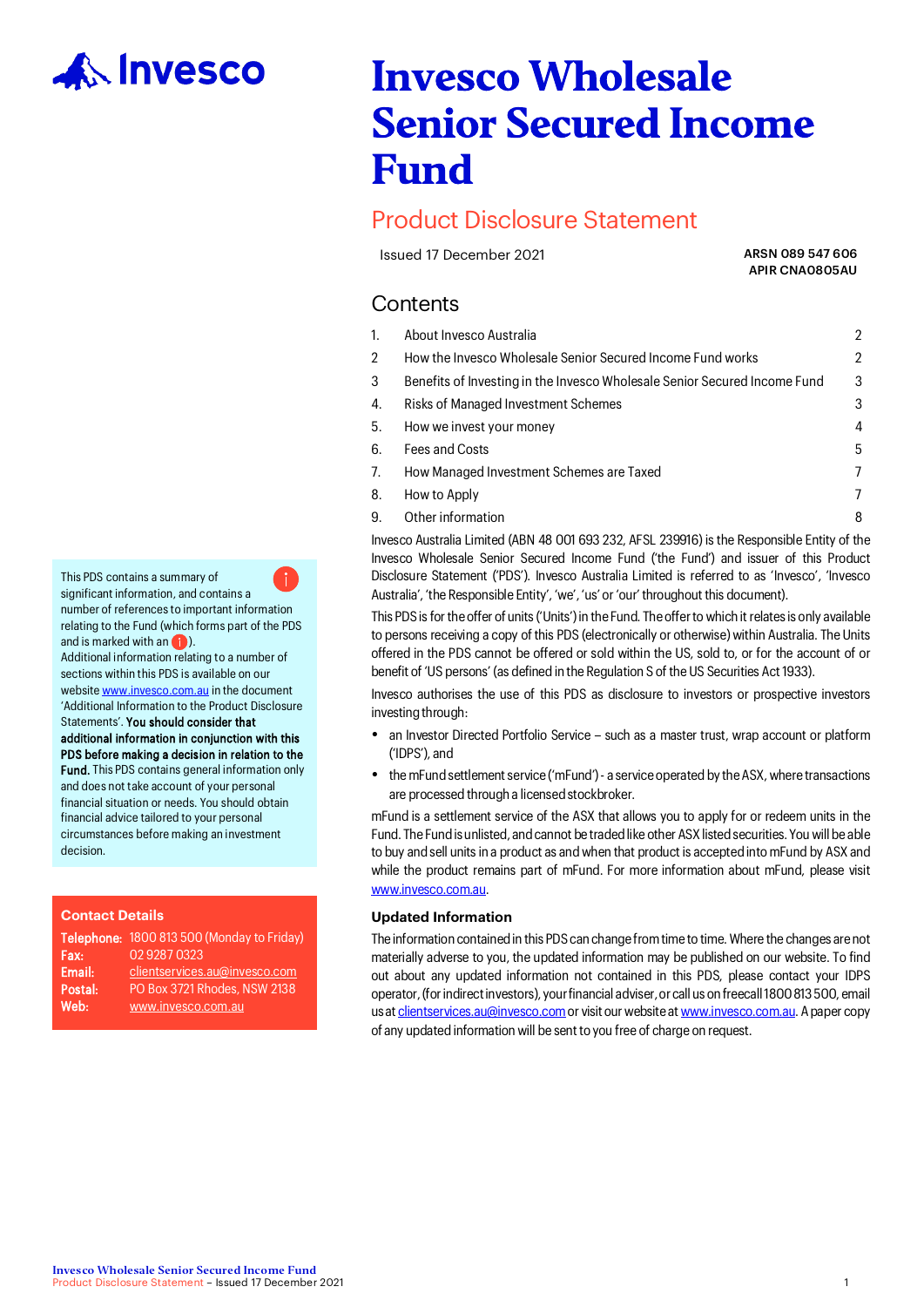# About Invesco Australia

Invesco Australia is the Responsible Entity of the Fund and as such is responsible for managing the investments of the Fund and overseeing its operational functions.

Invesco Ltd. is one of the world's leading specialist investment managers. The firm has funds under management of more than US\$1.5 trillion globally (as at 30 September 2021) and operates in over 20 countries. Invesco is listed on the New York Stock Exchange under the symbol 'IVZ'.

Invesco Ltd. has more than 8,000 staff including 860-plus investment professionals managing a broad array of specialised investment strategies – ranging from major equity, fixed income, and property assets to alternative assets such as direct real estate, bank loans, multi strategy, private equity and commodities. These capabilities are delivered through numerous investment centres worldwide designed around distinctive asset classes, styles or regional expertise.

In Australia, Invesco has been managing and/or distributing investment portfolios for more than 20 years. Headquartered in Melbourne, our investment capabilities include Australian equities (large cap long-only and long/short; and small cap); fixed income (senior secured loans); global equities (fundamental high conviction); alternatives (multi asset; direct property); and listed property.

As the Responsible Entity of the Fund in charge of its overall operation and management, we are guided by the investment objective and strategy we have set for the Fund, by its governing constitution, and by our duties under the Corporations Act.

# 2. How the Invesco Wholesale Senior Secured Income Fund works

The Fund is a type of investment known as a 'managed fund'. A managed fund pools the money of a number of individual investors to acquire the Fund's underlying assets.

When you invest in a managed fund, your interests are in the form of 'units' based on the amount you invest. Unit prices are generally declared for each Melbourne Business Day ('Business Day') and are calculated based on the current value of the Fund and the number of units on issue.

The value of your investment generally changes each Business Day according to the unit price, which will rise and fall depending on the market value of the Fund's assets.

The Fund is a managed investment scheme, structured as a unit trust and registered under the Corporations Act.

Indirect investors do not acquire the rights of a direct unitholder of the Fund. Unitholder rights are acquired by the operator of the IDPS or IDPS operator.

### **Minimum Initial Investment**

A minimum initial investment amount of \$20,000 is required. We may in certain circumstances, reject an application in whole or part, in our discretion.

# **Additional Investments**

The minimum additional investment amount is \$500.

Additional units can be applied for by sending us a written instruction and payment or in the case of mFund via your licensed stockbroker. You do not need to complete another application form.

Except for investors who have applied via the mFund service, you can also set up a Monthly Savings Plan and invest as little as \$250 per month once you have made an initial investment.

### **mFund Investors**

You can apply for units through mFund using a licensed stockbroker. Your holding will be broker-sponsored and will be held under your Holder Identification Number ('HIN').

These minimum investment amounts also apply to mFund investors. However, Monthly Savings Plans are not offered for investors using the mFund service. Further information on mFund can be found in 'How to Apply' or by visitin[g www.invesco.com.au.](http://www.invesco.com.au/)

You should read the important additional information about IDPS and mFund investors as well as minimum initial and additional investments for the Fund before making a decision to invest. Go to Section 1 of the 'Additional Information to the Product Disclosure Statements' available at www.invesco.com.au. The material relating to 'IDPS Investors' and 'Additional Investments' may change between the time you read this PDS and the day when you acquire the product.

# **Making a Withdrawal**

If you wish to make a withdrawal you can withdraw units by sending us a written instruction (including fax instructions) detailing your client details and the amount (in units or in dollars). Withdrawal proceeds will be made by electronic payment into your nominated Australian bank, building society or credit union account. If funds are to be deposited into a bank account, other than the nominated bank account associated to your account with us, an original written instruction must be received. We will not pay withdrawal proceeds to third parties.

For investors who originally invested through mFund, a withdrawal request of units currently held on your HIN can only be made by placing a sell order for units with your licensed stockbroker.

Withdrawals will generally be paid within 10 Business Days.

A minimum account balance of \$20,000 (or such other amount as we may determine from time to time) must be maintained. We may close your account and pay out the proceeds (after providing you with 30 days' written notice) if your balance falls below this minimum.

# **Delay on Withdrawals**

Under the Fund's constitution, while the Fund is 'liquid' (as defined in the Corporations Act), we can take up to 45 days to meet a withdrawal request.

Further, we can, at our discretion, stagger and/or suspend withdrawals from the Fund. For example, where we are unable to realise sufficient assets due to circumstances out of our control such as restricted or suspended trading in the market for an asset.

If we:

- Stagger withdrawals, the exit price will be that applicable for the day the units are actually withdrawn; or
- Suspend withdrawals, the unit price applicable will be the exit unit price applicable for the first Business Day after the period of suspension ends.

If the Fund is not liquid (as that term is defined in the Corporations Act) investors may only withdraw units if Invesco has made a withdrawal offer to investors under the terms of the Corporations Act and the Fund's constitution. It is expected that the Fund will continue to be liquid at all times.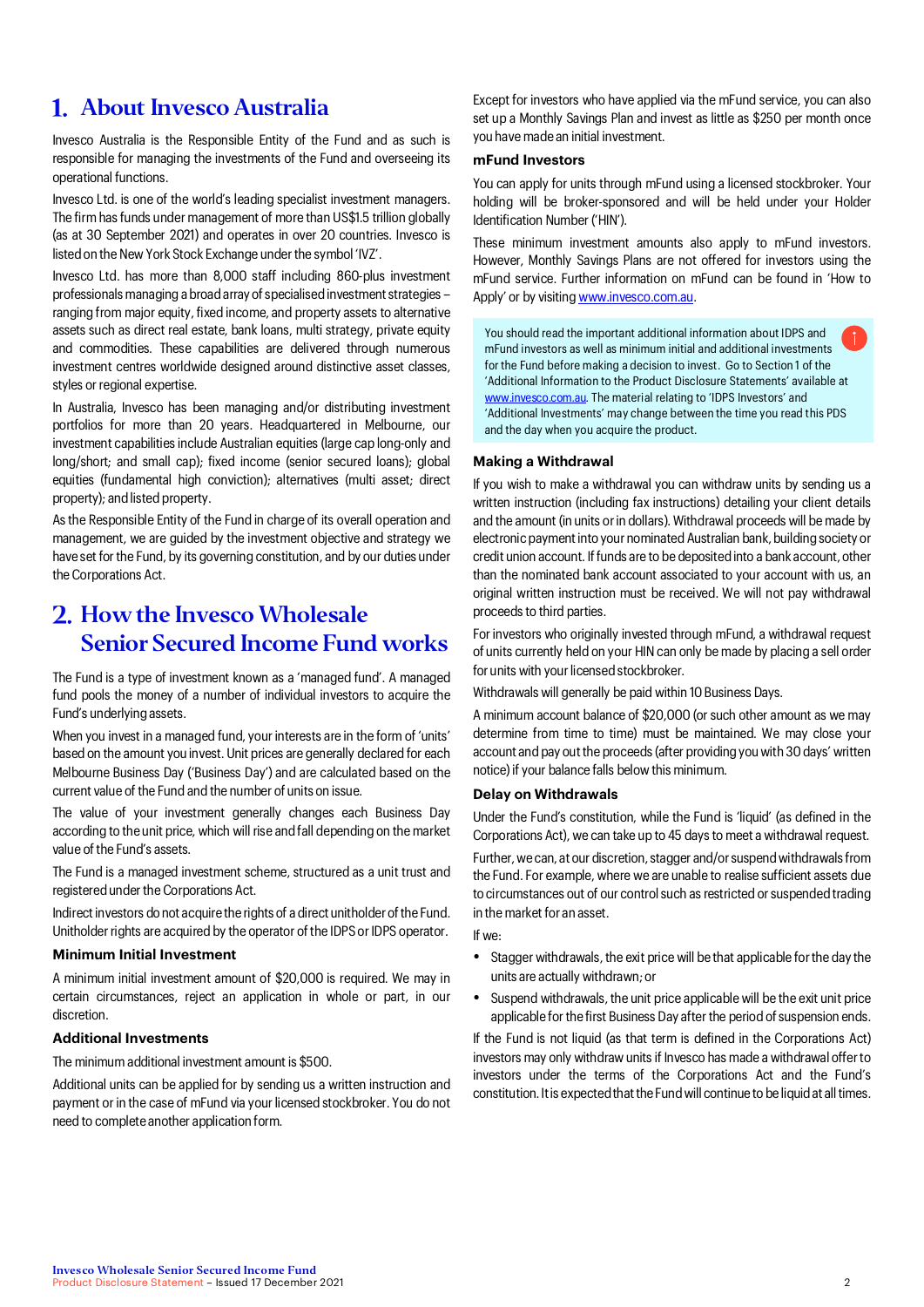# **Calculation of Unit Prices**

Unit prices are calculated by dividing the value of the Fund's assets minus any liabilities such as fees and expenses incurred but unpaid by the total number of units on issue.

Because there is a cost associated with buying and selling the underlying assets of the Fund when you make an application or withdrawal, a buy-sell spread is incorporated into the unit price. This means that each Business Day both entry and exit unit prices are calculated. Applications are processed at the entry price and withdrawals are processed at the exit price.

# **Timing of Transactions**

If we accept your valid instruction before the 2.30 pm AEST cut-off time or before 11:15am for an mFund instruction on a Business Day\*, units will generally be issued (or withdrawn) at the entry (or exit) unit price applicable for that day. If we accept your valid instruction at or after the cut-off time, or on a day that is not a Business Day, units will generally be issued (or withdrawn) at the applicable entry (or exit) price for the following Business Day.

Invalid or incomplete application or withdrawal requests will be processed on the day that we receive all complete information, subject to meeting the above cut off time.

# **Distributions**

The Fund may distribute income monthly and at other times as determined by us.

Distributions are typically paid on the 20th of every month after the distribution period end date but may take longer at the end of the financial year. In the event that the Fund's realised losses and other expenses exceed its income in a distribution period, the Fund may not distribute income for that period.

You can elect to have your distribution reinvested in additional units at the reinvestment price effective the next Business Day after the distribution period, or paid into your nominated Australian bank, building society or credit union account. There is no buy-sell spread on distributions that are reinvested.

If you do not make a choice your distributions will be automatically reinvested.

Distributions will be credited to your nominated financial institution account. If we have not been able to successfully make payment into your nominated account and are unable to contact you, we may reinvest your distribution in the form of additional units at the prevailing unit price applicable.

We will not make distribution payments to third parties.

Distributions are generally calculated based on the net income of the Fund for the distribution period divided by the number of units on issue at the end of the period. A distribution payment may also include any realised capital gains.

We may vary the frequency of distributions from time to time, and we may make a distribution from the Fund on any Business Day.

We may also determine that a withdrawal includes a distribution component. If this occurs, we will advise the amount within60 days after the end of the financial year in which the withdrawal occurs.

Invesco and other members of the Invesco Ltd group of companies do not guarantee the declaration and amount of any distribution.

\*Unless investing via mFund, the cut off time on a Business Day before a Melbourne public holiday is 11.00am AEST.

# Benefits of Investing in the Invesco Wholesale Senior Secured Income Fund

The Fund offers a range of features and benefits:

- Access to a specialist global investment manager with significant resources and expertise whose only business is to manage investments on behalf of its investors;
- The Fund generally pays distributions monthly;
- Access to investment opportunities and diversification that individual investors usually cannot achieve on their own;
- Access to one of the largest and most experienced loan management teams in the market that have worked through multiple credit cycles; and
- The ability to regularly access your funds (typically daily).

Invesco also provides a number of features to help you better manage and track your investments:

- Website updates;
- View account information online; and
- Regular reports.

Additional features for non mFund investors:

- The ability to provide instructions by fax; and
- The ability to switch to other Invesco funds, transfer your holdings to another investor and appoint an authorised representative.

You should read the important additional information about the features and benefits of investing in the Fund before making a decision. Go to Section 2 of the 'Additional Information to the Product Disclosure Statements' available a[t www.invesco.com.au.](file://aumelapplnc02a/County/Marketing/Brand/Branding%202021/4.%20Working%20files/Offer%20Documents/Short%20form%20PDS/www.invesco.com.au) The material relating to 'Benefits of investing in the Invesco Wholesale Senior Secured Income Fund' may change between the time you read this PDS and the day when you acquire the product.

# 4. Risks of Managed Investment Schemes

Investing in the right managed fund or funds can be a smart way to achieve your financial goals. However, it's important to be aware that all investments are associated with some level of risk; it's unavoidable. Managed investment schemes are no different.

With investing, risk refers to the likelihood that you will not end up with as much money as you started with when you invested initially. In other words, risk is the chance you take of making or losing money on your investment. Generally, assets with the highest expected long-term returns may also have the highest level of short-term risk.

The level of risk may be different for different managed investment schemes, depending on the assets held in accordance with the scheme's investment strategy.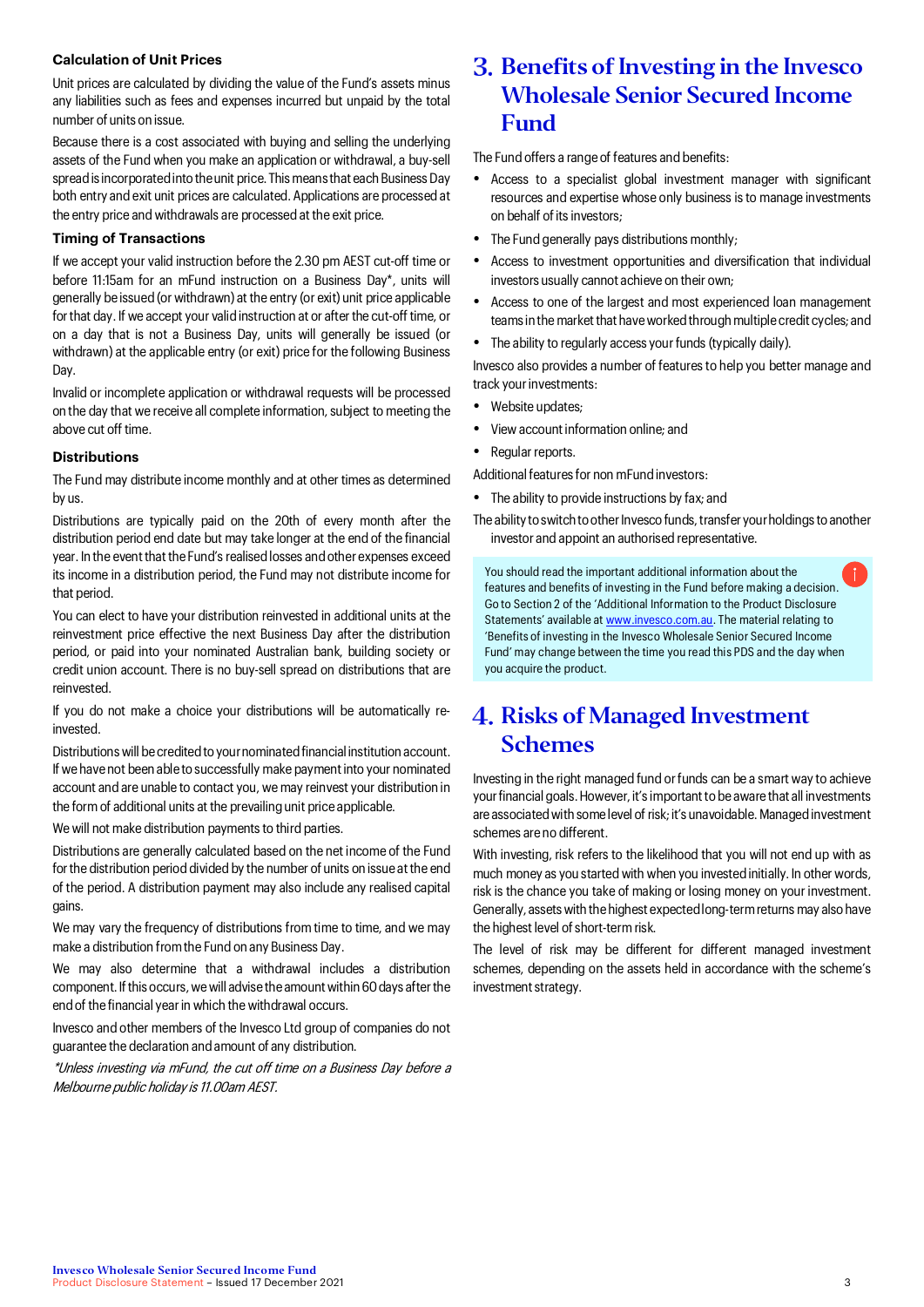The value of your investment in the Fund is not guaranteed. In line with its underlying investments, the unit price of the Fund and therefore the value of your investment can go up and down. Further, the amount of any income distribution you receive from the Fund could vary or be irregular.

Significant risks for the Fund include:

- Investment specific risk The inherent risk associated with a particular investment made (e.g. a company's shares) that could affect performance.
- Counterparty risk The risk that a counterparty to an asset of a fund, such as a derivative instrument or fixed interest security, or a counterparty to a strategy (such as shorting a stock), is unable to meet its obligations under that instrument or contractual obligation.
- Interest rate risk The risk that change in interest rates can have a positive or negative impact, directly or indirectly, on investment value or returns. Typically, if interest rates increase, the price of fixed interest securities will fall, while, floating rate securities will be less sensitive to interest rate movements.
- Market risk The risk that relates to investment markets, e.g. international markets, fixed interest markets. Markets can be affected by many factors including economic conditions, the political and sovereign environment, outlook for companies, interest rates, inflation and general investor sentiment. These factors will impact the investment market and ultimately the value of a fund.
- Hedging risk The risk that hedging instruments do not accurately match the exposures of the Fund's assets to be hedged. Investors should be aware that hedging portfolios involves costs and implementation risks due to the volatility of securities and currency markets. Hedging may also result in side effects for distributions from a fund where hedge gains (or losses) can increase (or decrease) the level of income distribution for a fund.
- Distribution risk There is a risk that during a financial year, the Fund makes income distributions in excess of total taxable income earned by the Fund for that particular financial year. The excess distribution may be treated as a return of capital rather than income and could result in tax implications.
- Fund risk The risk that a fund could terminate, that the fees and expenses increase, or that the investment manager changes. There is also a risk that investing in a fund may give different results than investing directly because of income or capital gains accrued in the fund, and the consequences of investments and withdrawals by other investors.
- Derivatives risk The risk that derivatives do not accurately match the valuations of the underlying physical securities on which they are based, or the extent to which derivatives markets are liquid.
- Legal/tax/regulatory/country risk The risk of changes to laws, economic or political climate in the countries in which a fund is invested. The risk of changes to the taxation of your investment or a Fund's assets that may affect its value either directly or indirectly.
- Operational risk The risk of technology and processes failing, resulting in delays, errors or financial losses. In the case of mFund, ASX may suspend or revoke the admission of the Fund to mFund. ASX's systems could fail or there could be errors, anomalies or irregularities.

When assessing an investment in the Fund it is important to remember:

- The value of your investment will vary over time;
- Investment returns will vary, and future returns may differ from past returns;
- Returns are not guaranteed and you may lose money; and
- Laws affecting your investment may change in the future.

The level of risk appropriate for you will depend on factors such as your age, your investment time frame, your other investments and how comfortable you are with taking risk.

# 5. How we invest your money

# **Investment Objective**

To provide a high level of stable monthly income, preserve capital and achieve a gross return of cash +4% p.a. over rolling three year periods.

# **Benchmark**

The Fund is not managed to a benchmark. The Bloomberg AusBond Bank Bill Index is used for comparative purposes only.

#### **Investment Approach**

The Fund invests primarily in senior, secured loans to non-investment grade corporations domiciled in the US or Europe with interest rates that float at a spread above London Interbank Offered Rate and reset on average approximately every 60 days.

Our investment approach is a fundamental investment style that is driven by bottom up credit selection and top down macro risk positioning tied to broader economic trends.

When selecting companies, we focus on those who have capable management teams, consistent and dependable sources of cash flow and reliable collateral packages providing a second source of repayment if required.

The underlying investments are managed by our New York and London offices, with supervision and monitoring undertaken by our Melbourne office.

We may use derivatives in the management of the Fund, but will not use derivatives for gearing purposes or speculative activities.

The Fund is permitted to borrow and to grant security over its assets. We do not intend to borrow or raise money in connection with the Fund for investment purposes, but may from time to time borrow for administrative purposes such as to cover timing differences between settlement of sales and purchases of underlying securities, and funding withdrawals.

# **Typical Asset Class Exposure**

| Securities                                     | 95%. |  |  |  |
|------------------------------------------------|------|--|--|--|
| Cash                                           | .5%  |  |  |  |
| The Fund seeks to generally be fully invested. |      |  |  |  |

# **Minimum Suggested Investment Period**

Short to medium - 3 years

#### **Indicative Risk Level and investor suitability**

Medium risk – we consider there to be a medium degree of variablity in Fund returns in any year. The Fund is more likely to produce (relative) lower but more stable returns over the longer term.

The Indicative Risk Level above is based on the historical performance of the Fund and underlying assets and includes a number of assumptions that we cannot guarantee will hold in the future.

# Investors should consider the likely investment return and risk of the Fund and their own investment timeframe when deciding whether to invest.

#### **Ethical Standards**

Generally we do not select or realise investments based on factors such as labour standards, environmental, social and ethical considerations, however, we may consider these factors to the extent that they may impact on an investment's value or likely return.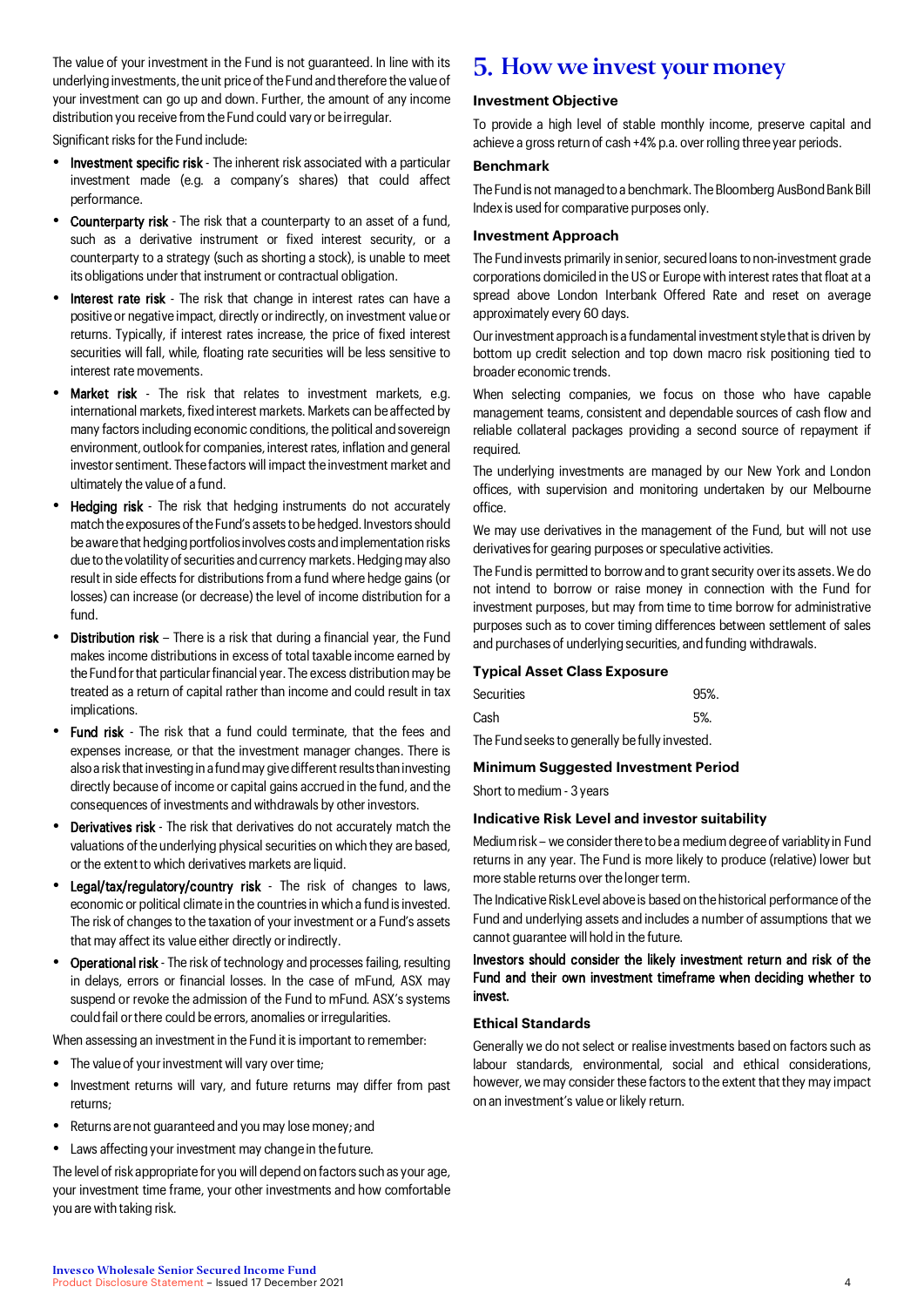# **Fund Changes**

We have the right to change the objective and investment strategy of the Fund without prior notice.

Unitholders will be notified of any material changes as required by the Fund's constitution or the Corporations Act, as applicable.

### **Fund Performance**

The latest performance information for the Fund is available at www.invesco.com.au. Past performance is not a reliable indication of future performance

# **6. Fees and Costs**

#### **Did you know?**

Small differences in both investment performance and fees and costs can have a substantial impact on your long-term returns.

For example, total annual fees and costs of 2% of your investment balance rather than 1% could reduce your final return by up to 20% over a 30-year period (for example, reduce it from \$100,000 to \$80,000).

You should consider whether features such as superior investment performance or the provision of better member services justify higher fees and costs.

You may be able to negotiate to pay lower fees. Ask the fund or your financial adviser.

#### **To find out more**

If you would like to find out more, or see the impact of the fees based on your own circumstances, the Australian Securities and Investments Commission ('ASIC') website (www.moneysmart.gov.au) has a managed funds fee calculator to help you check out different fee options.

This section shows fees and other costs that you may be charged. These fees and costs may be deducted from your money, from the returns of your investment or from the Fund's assets as a whole. Taxes are set out in section 7 of this document. You should read all the information as it is important to understand their impact on your investment.

### **Fees and costs summary**

| Invesco Wholesale Senior Secured Income Fund                                                                               |                                              |                                                                                                                                                                                                                                                                                                                                                                                                                                      |  |  |  |
|----------------------------------------------------------------------------------------------------------------------------|----------------------------------------------|--------------------------------------------------------------------------------------------------------------------------------------------------------------------------------------------------------------------------------------------------------------------------------------------------------------------------------------------------------------------------------------------------------------------------------------|--|--|--|
| Type of fee or cost                                                                                                        | Amount                                       | How and when paid                                                                                                                                                                                                                                                                                                                                                                                                                    |  |  |  |
| Ongoing annual fees and costs                                                                                              |                                              |                                                                                                                                                                                                                                                                                                                                                                                                                                      |  |  |  |
| Management fees and costs<br>The fees and costs for managing your<br>investments <sup>1</sup>                              | 0.75% per annum<br>of the NAV of the<br>Fund | Management fees and costs are solely comprised of the management fee of 0.75%<br>per annum <sup>2</sup> (Management Fee).<br>The Management Fee is calculated and accrued daily and paid monthly in arrears,<br>and is directly deducted from the Fund's assets and reflected in the unit price.<br>Indirect costs <sup>1</sup> are nil as such costs are intended to be borne by Invesco <sup>2</sup> out of the<br>Management Fee. |  |  |  |
| Performance fees<br>Amounts deducted from your investment in<br>relation to the performance of the product                 | Nil                                          | Not applicable                                                                                                                                                                                                                                                                                                                                                                                                                       |  |  |  |
| Transaction costs<br>The costs incurred by the scheme when<br>buying or selling assets                                     | 0.00% of NAV<br>of the Fund                  | Transaction costs are variable and deducted from the Fund's assets as they are<br>incurred and reflected in the unit price. They are disclosed net of amounts<br>recovered by the buy-sell spread charged on investor initiated transactions.                                                                                                                                                                                        |  |  |  |
| Member activity related fees and costs (fees for services or when your money moves in or out of the product)               |                                              |                                                                                                                                                                                                                                                                                                                                                                                                                                      |  |  |  |
| Establishment fee<br>The fee to open your investment                                                                       | Nil                                          | Not applicable                                                                                                                                                                                                                                                                                                                                                                                                                       |  |  |  |
| Contribution fee<br>The fee on each amount contributed to<br>your investment                                               | Nil                                          | Not applicable                                                                                                                                                                                                                                                                                                                                                                                                                       |  |  |  |
| Buy/sell spread<br>An amount deducted from your investment<br>representing costs incurred in transactions<br>by the scheme | Buy: 0.10%<br>Sell: 0.10%                    | These costs are an additional cost to the investor but are incorporated into the unit<br>price and arise when investing application monies and funding withdrawals from<br>the Fund and are not separately charged to the investor. The buy spread is retained<br>by the Fund when an application or redemption transaction is processed.                                                                                            |  |  |  |
| Withdrawal fee<br>The fee on each amount you take out of<br>your investment                                                | Nil                                          | Not applicable                                                                                                                                                                                                                                                                                                                                                                                                                       |  |  |  |
| Exit fee<br>The fee to close your investment                                                                               | Nil                                          | Not applicable                                                                                                                                                                                                                                                                                                                                                                                                                       |  |  |  |
| Switching fee<br>The fee for changing investment options                                                                   | Nil                                          | Not applicable                                                                                                                                                                                                                                                                                                                                                                                                                       |  |  |  |

Fees quoted are inclusive of the current GST and net of the reduced input tax credits applicable.

1 This excludes any abnormal or extraordinary expenses such as costs of legal proceedings, costs to defend claims, termination and wind up costs, investor meetings, changes to the constitution or changing the Responsible Entity. These expenses are expected to occur infrequently and are recoverable from the Fund as long as they are properly incurred in operating the Fund.

2 The Management Fee is negotiable for certain investors see the "Additional explanation of fees and costs" in the Additional Information Booklet. Additional fees may be charged by your financial adviser and, if you are an indirect investor, by your IDPS operator, for investing in the Fund.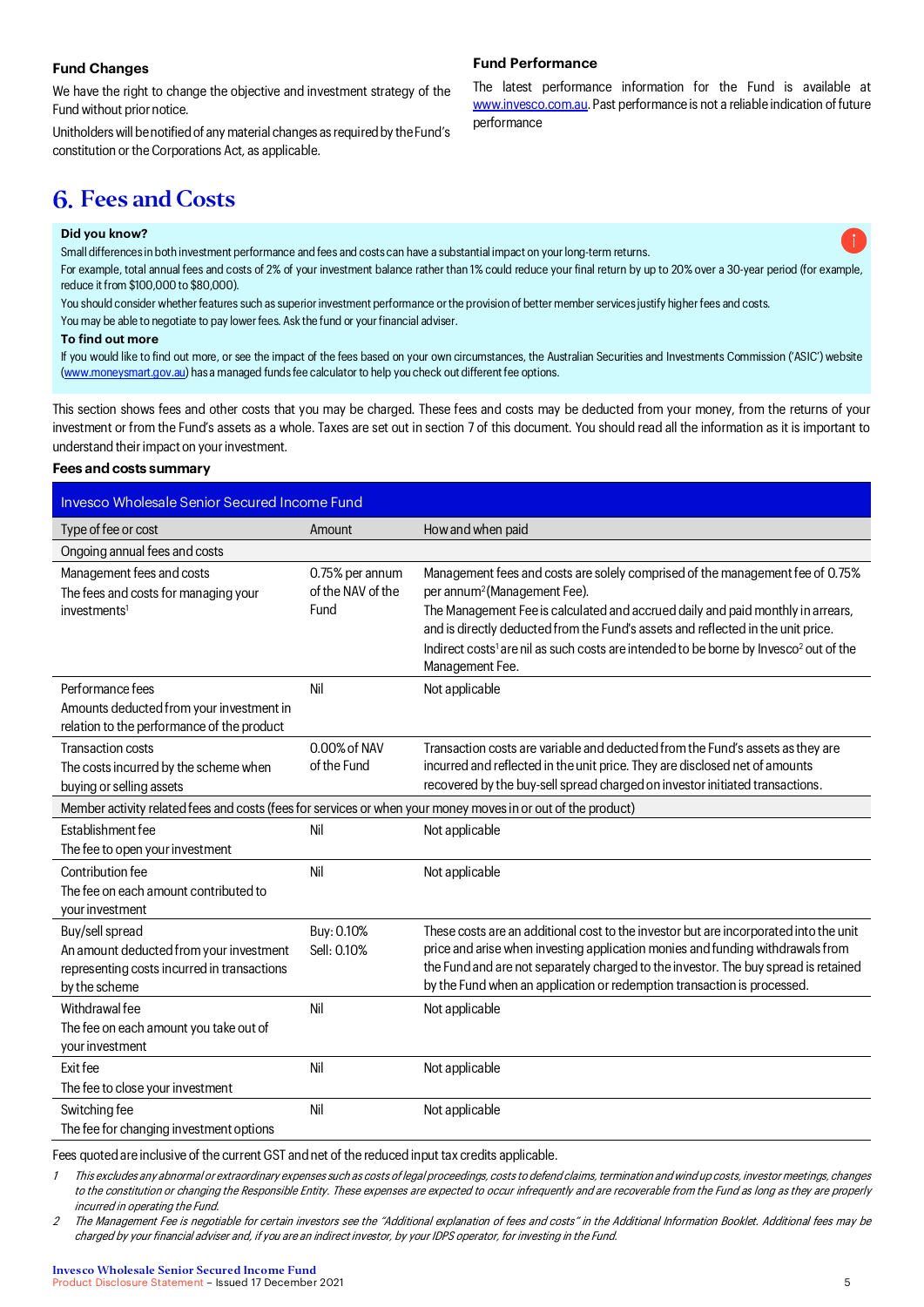# **Example of annual fees and costs**

This table gives an example of how theongoing annual fees and costs for this managed investment product can affect your investment over a 1-year period. You should use this table to compare this product with other products offered by managed investment schemes.

| Example - Invesco Wholesale Senior Secured Income Fund<br>(Balance of \$50,000 with a \$5,000 contribution during the yeart) |               |                                                                                                                                                                  |  |  |  |
|------------------------------------------------------------------------------------------------------------------------------|---------------|------------------------------------------------------------------------------------------------------------------------------------------------------------------|--|--|--|
| Contribution fees                                                                                                            | Nil           | You will not be charged a contribution fee.                                                                                                                      |  |  |  |
| Plus Management fees and costs                                                                                               | $0.75\%$ p.a. | And, for every \$50,000 you have in the Fund you will be charged or have<br>deducted from your investment \$375 each year.                                       |  |  |  |
| Plus Performance fees                                                                                                        | Nil           | And, you will not be charged a performance fee.                                                                                                                  |  |  |  |
| Plus Transaction costs                                                                                                       | 0.00%         | And, you will be charged or have deducted from your investment \$0 in<br>transaction costs                                                                       |  |  |  |
| Equals cost of Fund                                                                                                          | 0.75%         | If you had an investment of \$50,000 at the beginning of the year and you put<br>in an additional \$5,000 during that year, you would be charged fees of \$375*. |  |  |  |

# What it costs you will depend on the fees you negotiate\*\*.

†This example assumes that the additional contribution is received at the end of the year and that there are no investment market movements on either the account value of \$50,000 or the additional contribution. Indirect Costs are nil as such costs are intended to be borne by Invesco out of its management fee.

\* In addition, a buy/sell spread applies to contributions and withdrawals of 0.10 % upon entry and 0.10% upon exit which is not expressed in this example. The dollar value of these costs based on an application or a withdrawal of \$50,000 is \$ 50 for each individual transaction. However, no establishment fee, contribution fee, withdrawal fee or exit fee will be charged. Additional fees may be paid by you to your financial adviser if you have consulted one. Additional fees may also be paid by you if you access the Fund through an IDPS. Please refer to the relevant Statement of Advice, IDPS Guide or PDS. The transaction costs are based on estimates. As a result, the total fees and costs that you are charged may differ from the figures shown in the table.

\*\*Certain wholesale client investors and eligible employees of Invesco may negotiate a rebate of the Management Fee component.

If you access the Fund through mFund your licensed stockbroker may charge you a fee to process your transactions via mFund. You should consider your broker's Financial Services Guide.

There is a calculator provided by ASIC on its MoneySmart website (www.moneysmart.gov.au) which can be used to calculate the effect of fees and costs on Fund account balances.

### **Additional explanation of fees and costs**

### Changes to fees and costs

The Fund's constitution entitles us to charge a higher Management Fee than is stated in this PDS. We will increase the Management Fee only after providing 30 days' notice. The Constitution defines the maximum Management Fee that can be charged from the Fund. Expense recoveries may change without notice, for example, when it is necessary to protect the interests of existing members and if permitted by law.

The buy/sell spread is a reasonable estimate as at the date of this PDS, but can be altered by us at any time without advance notice and the Additional Information Booklet will be updated as soon as practicable to reflect any such change.

# **Additional information in the PDS**

You should read the important additional information for the Fund in the "Additional explanation of fees and costs" in the Additional Information Booklet, which is incorporated by reference in this PDS, before making a decision. Go to Section 3 of the 'Additional Information to the Product Disclosure Statements' available a[t www.invesco.com.au.](file://aumelapplnc02a/County/Marketing/Brand/Branding%202021/4.%20Working%20files/Offer%20Documents/Short%20form%20PDS/www.invesco.com.au) The material relating to 'Fees and Costs' may change between the time you read this PDS and acquire the product.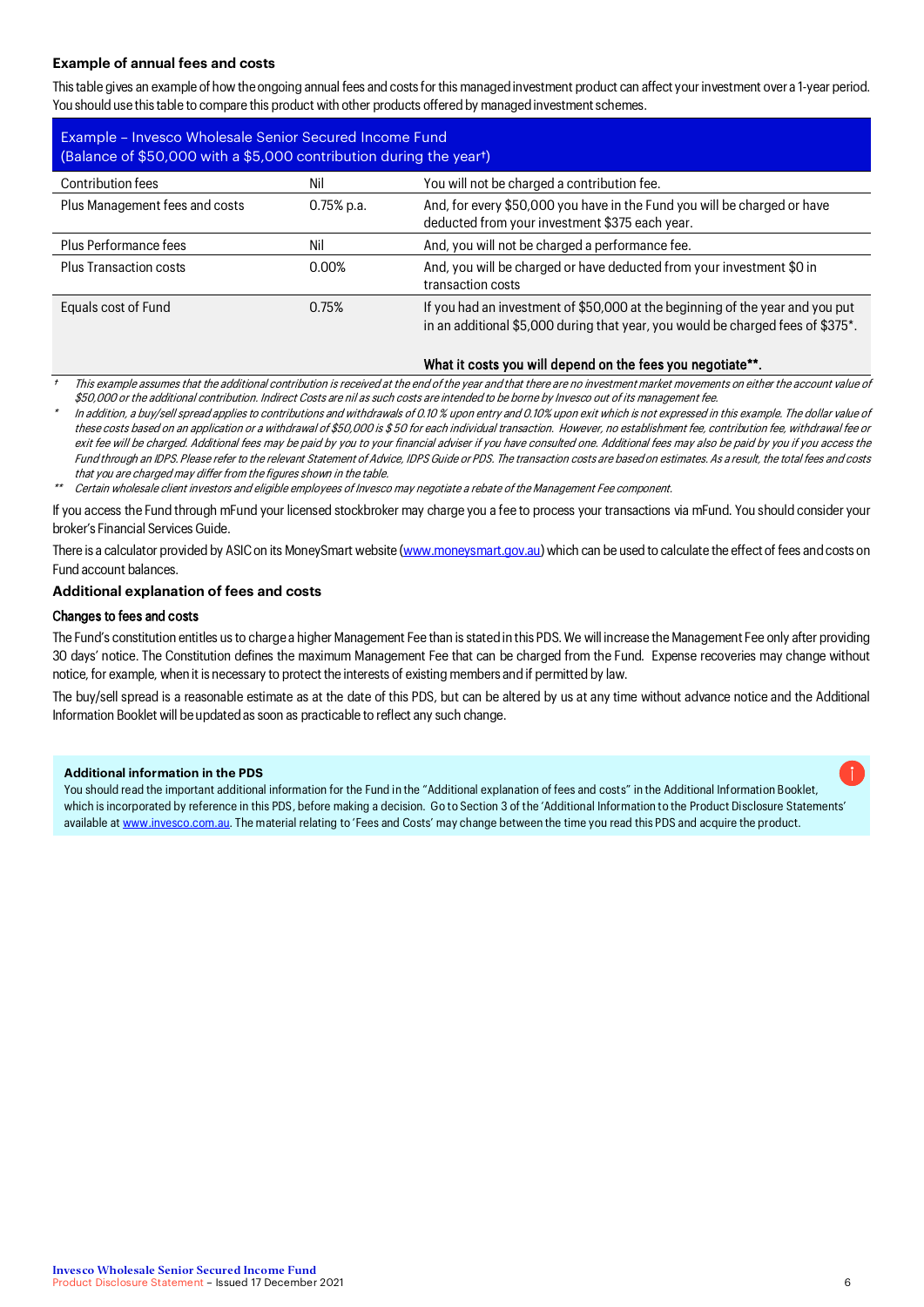# **7. How Managed Investment** Schemes are Taxed

# Investing in a registered managed investment scheme is likely to have tax consequences. We strongly recommend that you seek professional tax advice before investing in the Fund.

The following summary generally applies to Australian resident investors for income tax purposes who hold their investment for the purpose of realising a long-term return (i.e. held on capital account). It is based on our understanding of the current law as at the date of this document and does not constitute tax advice.

# **Taxation of the Fund**

The Fund is an Australian resident unit trust for income tax purposes. The Fund should not be treated as a public trading trust for a financial year.

The Fund should not be liable to pay Australian income tax on its income and gains on the basis that investors are either presently entitled to all of the Fund's net income (i.e. taxable income) for a financial year or alternatively where the Attribution Managed Investment Trust ('AMIT') provisions applies.

The AMIT provisions are an elective income tax regime for qualifying Managed Investment Trusts ('MIT') and provide flow-through taxation to unitholders whereby the Fund's income components retain their tax character in the hands of the unitholder. Additional key features of the AMIT regime is the ability of the Fund to carry forward understatements and overstatements of taxable income instead of re-issuing statements to investors and the availability of increases to the cost base of investors' units in the Fund to alleviate potential circumstances of double taxation.

The Responsible Entity has made an election for the Fund to operate as an AMIT. Accordingly, the Fund will be an AMIT where it continues to satisfy the conditions to be a MIT.

Under the AMIT regime, the Responsible Entity will attribute the taxable income of the Fund to unitholders on a fair and reasonable basis consistent with their respective interest in the Fund. Accordingly, unitholders will be assessed on their share of the Fund's taxable income (including any capital gains), exempt income, non-assessable non-exempt income and tax offsets of the Fund as allocated to them by the Responsible Entity (refer to "Taxation of Australian resident investors" below).

# **Taxation of Australian resident investors**

Investors will be assessed for tax based on the attributed share of the Fund's taxable income, including any capital gains generated by the Fund. The taxable sum of these components may differ to the amount of cash distribution an investor receives.

Distributions from the Fund may entitle unitholders to franking credits and/or foreign income tax offset ('FITO'). Distributions may also include tax deferred amounts or return of capital amounts which may reduce the cost base of your investment for capital gains tax ('CGT') purposes.

The Fund will provide an annual tax statement to investors detailing the amount of taxable income attributed to them including information regarding the amount that investors should include in their assessable income, the components of the distribution and amounts which may impact the investor's cost base in the Fund.

Income earned by the Fund from investments outside Australia may be subject to taxation in the country where the income is sourced. If you are an Australian resident for tax purposes, you may be entitled to a FITO for your share of foreign tax paid on the Fund's foreign income. If entitled, you may be able to claim a FITO against your Australian income tax liability. Your ability to utilise these FITOs will depend on your individual income tax circumstances and we recommend you seek professional tax advice.

### **Disposal of units by Australian resident investors**

When you fully or partially withdraw units from the Fund, this is treated as a disposal of your investment and you may be subject to CGT. You may also be attributed your share of income derived by the Fund for the period leading up to your redemption and also attributed any gains that the Fund makes to fund your redemption request.

Where a unitholder holds their units in the Fund on capital account and a disposal gives rise to a capital gain, investors that are individuals, trusts and complying superannuation funds may be eligible for the CGT discount if the investment in the Fund has been held for a period of 12 months or greater and the investor satisfies certain other requirements. The amount of the CGT is 50% for an individual or trust, and 33⅓% for a complying superannuation fund. Any capital losses arising from the disposal of the investment may be used to offset other capital gains derived by the investor.

# **Providing a Tax File Number ('TFN') and Australian Business Number ('ABN')**

It is not compulsory for a unitholder to quote their TFN or ABN. If you do not quote your TFN or ABN (and do not have a relevant exemption from quoting your TFN or ABN), the Responsible Entity will withhold the applicable amount of tax from distributions paid to you from the Fund at the prescribed withholding tax rates (including Medicare levy if applicable). Investors may be able to claim a credit in the investors' tax return for TFN or ABN tax withheld.

# **Taxation of non-resident investors**

If you are a non-resident for income tax purposes, the Responsible Entity will withhold the applicable tax from distributions paid to you from the Fund. The amount of income tax withheld may depend on several factors including the character of the income distributed to you and your country of residence. We recommend non-resident investors seek professional tax advice in relation to your specific circumstances.

# **Goods and Services Tax (GST)**

The Fund is registered for GST. GST is charged at a rate of 10% on taxable supplies. The Fund may incur GST in respect of various expenses and may not be entitled to full input tax credits in respect of all the GST it incurs.

# 8. How to Apply

You should read this PDS in full together with the 'Additional Information to the Product Disclosure Statements' document and 'Application Booklet' available a[t www.invesco.com.au.](http://www.invesco.com.au/) 

Direct investors can acquire units by completing the Application Form and the relevant Client Identification Form available a[t www.invesco.com.au](http://www.invesco.com.au/) or by making an application through mFund by placing a buy order with one of their licensed stockbrokers (see below).

The offer made in this PDS is only available to persons receiving this PDS (electronically or otherwise) within Australia. Applications from outside Australia, including applications from 'US Persons' (as defined in the Regulation S of the US Securities Act 1933) will not be accepted. Investors accessing the Fund through an IDPS should refer to their IDPS service provider.

### **Application Form and Identification Requirements**

For initial investments, please complete the Application Form and relevant certified Client Identification documentation as outlined in the Application Form.